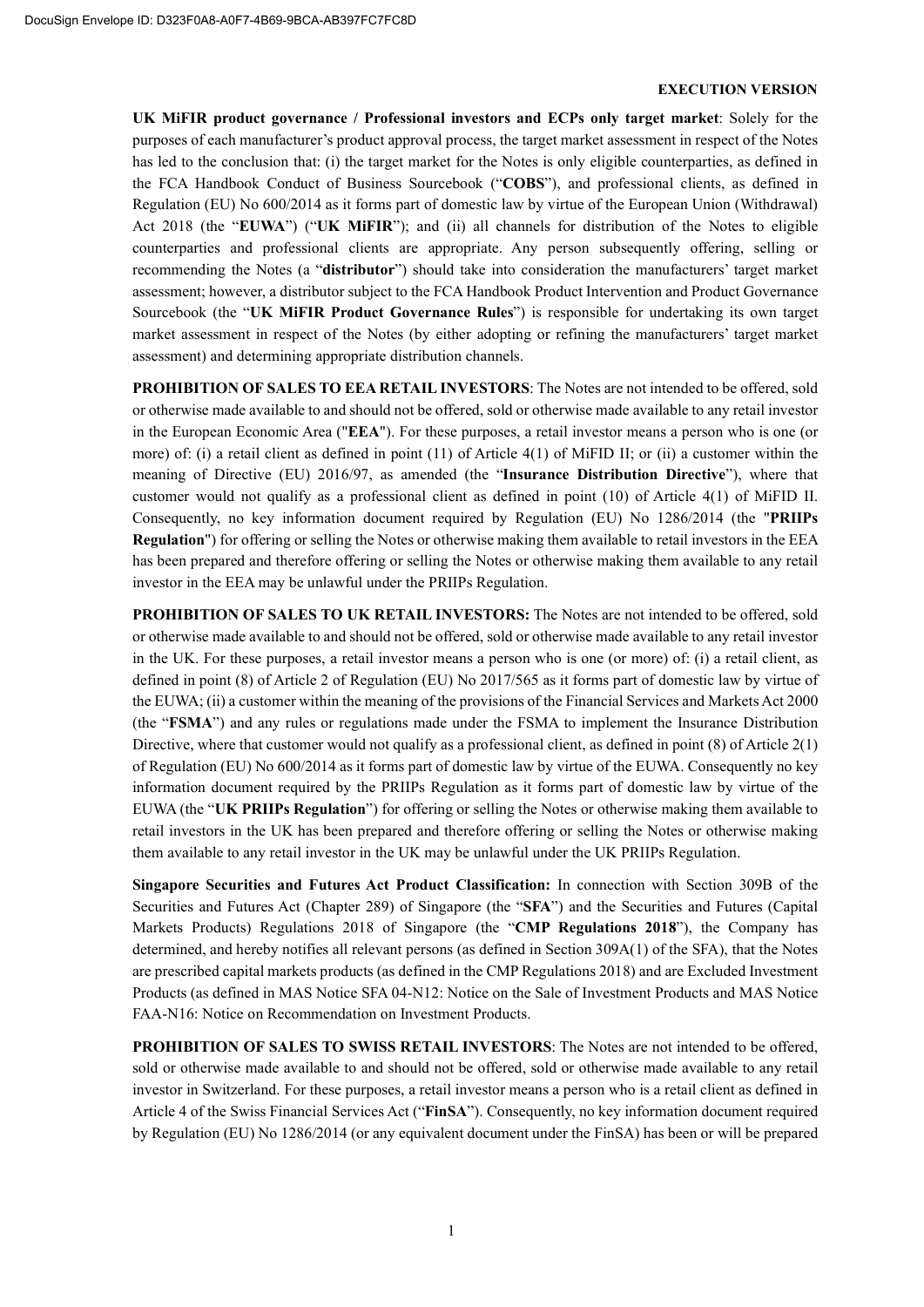in relation to any Notes and therefore, any Notes with a derivative character within the meaning of article 86 (2) of the Swiss Financial Services Ordinance may not be offered or recommended to private clients within the meaning of the FinSA in Switzerland.

Final Terms dated 10 January 2022

### Lloyds Banking Group plc

### Legal Entity Identifier (LEI): 549300PPXHEU2JF0AM85

Issue of GBP 500,000,000 Fixed Rate Reset Callable Notes due 2028 under the £25,000,000,000

Euro Medium Term Note Programme

## PART A — CONTRACTUAL TERMS

Terms used herein shall be deemed to be defined as such for the purposes of the Conditions (the "Conditions") contained in the Trust Deed dated 17 June 2021 as supplemented by the supplemental Trust Deed dated 28 October 2021 and set forth in the Prospectus dated 17 June 2021 and the supplemental Prospectuses dated 29 July 2021 and 28 October 2021 which together constitute a base prospectus for the purposes of Regulation (EU) 2017/1129 as it forms part of domestic law by virtue of the EUWA (the "UK Prospectus Regulation"). This document constitutes the Final Terms of the Notes described herein for the purposes of the UK Prospectus Regulation and must be read in conjunction with such Prospectus as so supplemented in order to obtain all the relevant information. The Prospectus and the supplemental Prospectuses are published on the Company's website www.lloydsbankinggroup.com.

| 1              | Issuer:                          |                             | Lloyds Banking Group plc (the "Company")                                                                                                                                                      |
|----------------|----------------------------------|-----------------------------|-----------------------------------------------------------------------------------------------------------------------------------------------------------------------------------------------|
| 2              | (i)                              | Series Number:              | LBG0015                                                                                                                                                                                       |
|                | (ii)                             | Tranche Number:             | 1                                                                                                                                                                                             |
| 3              |                                  | Specified Currency:         | Pounds sterling ("GBP")                                                                                                                                                                       |
| $\overline{4}$ | <b>Aggregate Nominal Amount:</b> |                             |                                                                                                                                                                                               |
|                | (i)                              | Series:                     | GBP 500,000,000                                                                                                                                                                               |
|                | (ii)                             | Tranche:                    | GBP 500,000,000                                                                                                                                                                               |
| 5              | Issue Price:                     |                             | 99.810 per cent. of the Aggregate Nominal Amount                                                                                                                                              |
| 6              | (i)                              | Specified Denominations:    | GBP 100,000 and integral multiples of GBP 1,000<br>in excess thereof up to and including GBP 199,000.<br>No Notes in definitive form will be issued with a<br>denomination above GBP 199,000. |
|                | (ii)                             | <b>Calculation Amount:</b>  | GBP 1,000                                                                                                                                                                                     |
| 7              | (i)                              | Issue Date:                 | 12 January 2022                                                                                                                                                                               |
|                | (ii)                             | Interest Commencement Date: | <b>Issue Date</b>                                                                                                                                                                             |
| 8              | Maturity Date:                   |                             | 12 April 2028                                                                                                                                                                                 |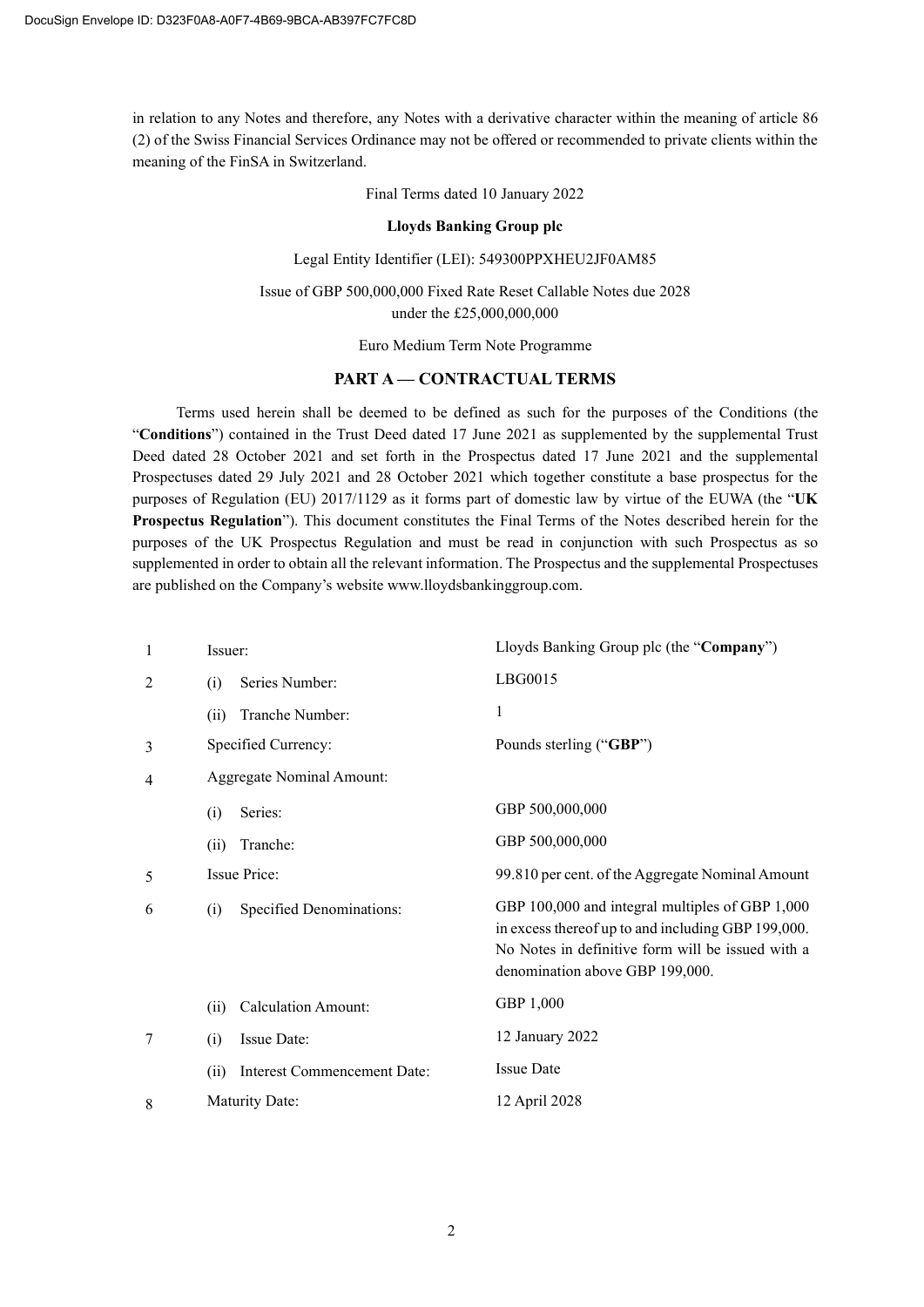| 9                                                | Interest Basis:                                    | 2.000 per cent. to be reset on 12 April 2027 Fixed<br><b>Rate Reset</b> |  |  |
|--------------------------------------------------|----------------------------------------------------|-------------------------------------------------------------------------|--|--|
| 10                                               | Redemption Basis:                                  | Redemption at par                                                       |  |  |
| 11                                               | Change of Interest or Redemption/Payment<br>Basis: | Not Applicable                                                          |  |  |
| 12                                               | Alternative Currency Equivalent:                   | Not Applicable                                                          |  |  |
| 13                                               | Put/Call Options:                                  | Call Option (further particulars specified below)                       |  |  |
| 14                                               | Status of the Notes:                               | Senior                                                                  |  |  |
| 15                                               | Senior Notes Waiver of Set-off:                    | Applicable                                                              |  |  |
| 16                                               | Senior Notes Restricted Events of Default:         | Applicable                                                              |  |  |
| PROVISIONS RELATING TO INTEREST (IF ANY) PAYABLE |                                                    |                                                                         |  |  |
| 17                                               | <b>Fixed Rate Note Provisions</b>                  | Not Applicable                                                          |  |  |

| 18 | <b>Fixed Rate Reset Note Provisions</b>     | Applicable                                                                                                                                                                                        |
|----|---------------------------------------------|---------------------------------------------------------------------------------------------------------------------------------------------------------------------------------------------------|
|    | Initial Rate of Interest:<br>(i)            | 2.000 per cent. per annum payable annually in<br>arrear                                                                                                                                           |
|    | Interest Payment Date(s):<br>(ii)           | 12 April in each year from, and including, 12 April<br>2023 up to, and including, the Maturity Date                                                                                               |
|    |                                             | There will be a long first fixed interest period (the<br>"Long First Coupon") in respect of the period<br>from (and including) the Interest Commencement<br>Date to (but excluding) 12 April 2023 |
|    | (iii) First Reset Date:                     | 12 April 2027                                                                                                                                                                                     |
|    | (iv) Second Reset Date:                     | Not Applicable                                                                                                                                                                                    |
|    | Anniversary Date(s):<br>(v)                 | Not Applicable                                                                                                                                                                                    |
|    | (vi) Reset Determination Dates:             | 12 April 2027                                                                                                                                                                                     |
|    | (vii) Reset Rate:                           | Benchmark Gilt Rate                                                                                                                                                                               |
|    | (viii) Swap Rate Period:                    | Not Applicable                                                                                                                                                                                    |
|    | (ix) CMT Designated Maturity:               | Not Applicable                                                                                                                                                                                    |
|    | Screen Page:<br>(x)                         | Not Applicable                                                                                                                                                                                    |
|    | (xi) Fixed Leg                              | Not Applicable                                                                                                                                                                                    |
|    | (xii) Floating Leg                          | Not Applicable                                                                                                                                                                                    |
|    | (xiii) Margin:                              | $+1.18$ per cent. per annum                                                                                                                                                                       |
|    | (xiv) Fixed<br>Coupon Amount<br>(but)<br>to | GBP 20.00 per Calculation Amount (other than in                                                                                                                                                   |

respect of the Long First Coupon as to which see paragraph 18(xv) below)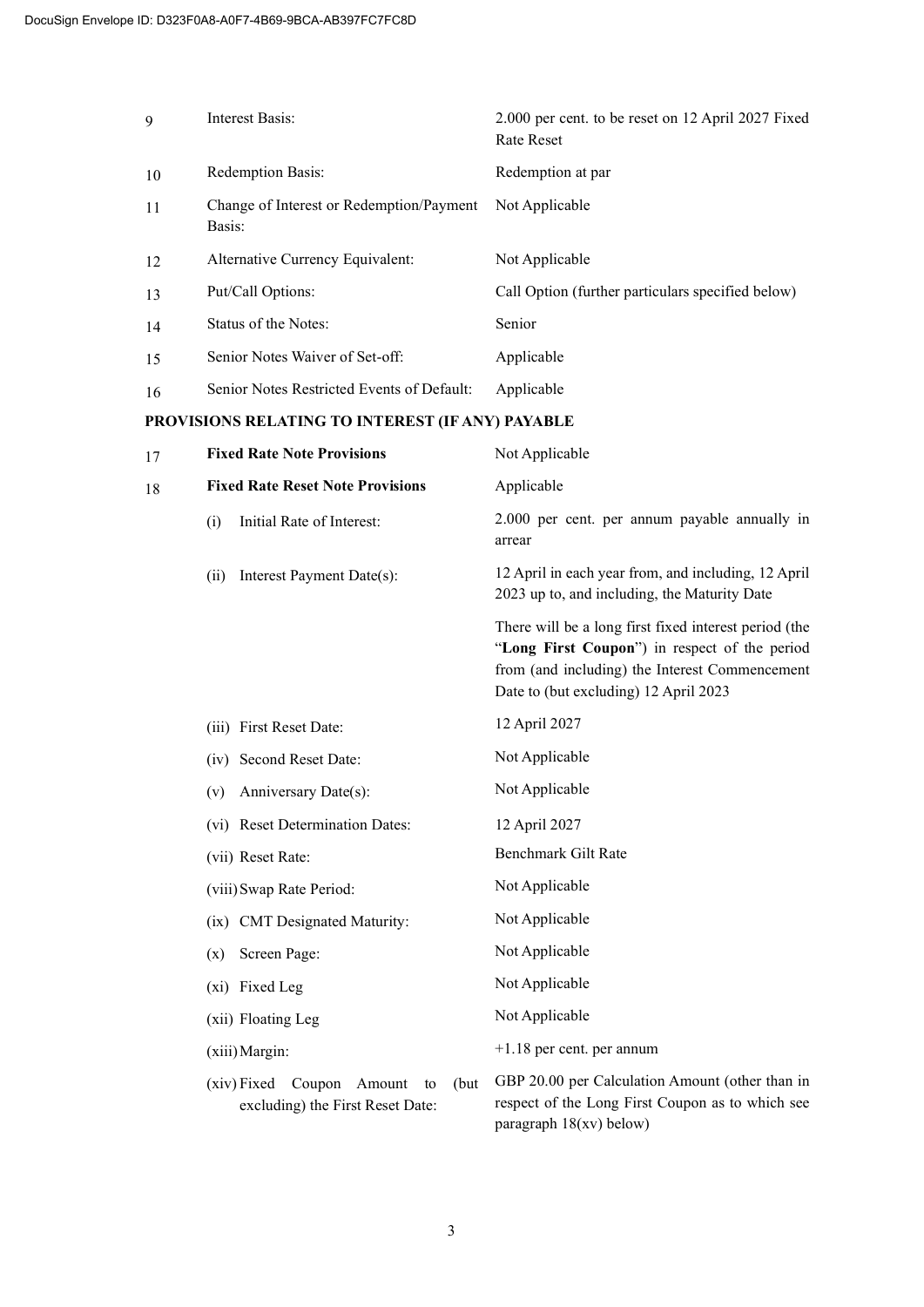|                                   | (xv) Broken Amount:<br>(xvi) Day Count Fraction: |                                                                                                                                                                              | GBP 24.93 per Calculation Amount, in respect of<br>the Long First Coupon, payable on the Interest<br>Payment Date falling on 12 April 2023 |  |  |
|-----------------------------------|--------------------------------------------------|------------------------------------------------------------------------------------------------------------------------------------------------------------------------------|--------------------------------------------------------------------------------------------------------------------------------------------|--|--|
|                                   |                                                  |                                                                                                                                                                              | Actual/Actual ICMA                                                                                                                         |  |  |
|                                   | (xvii)                                           | <b>Determination Dates:</b>                                                                                                                                                  | 12 April in each year                                                                                                                      |  |  |
|                                   | (xviii)                                          | Calculation Agent:                                                                                                                                                           | Citibank, N.A., London Branch                                                                                                              |  |  |
|                                   |                                                  | (xix) Benchmark Determination Agent:                                                                                                                                         | To be appointed by the Company prior to the Reset<br>Determination Date                                                                    |  |  |
|                                   |                                                  | (xx) Business Day Convention:                                                                                                                                                | Following Business Day Convention (Unadjusted).<br>See Condition 6(h).                                                                     |  |  |
|                                   |                                                  | (xxi) First Reset Period Fallback:                                                                                                                                           | 0.82%                                                                                                                                      |  |  |
| 19                                |                                                  | <b>Floating Rate Note Provisions</b>                                                                                                                                         | Not Applicable                                                                                                                             |  |  |
| 20                                |                                                  | <b>Zero Coupon Note Provisions</b>                                                                                                                                           | Not Applicable                                                                                                                             |  |  |
| PROVISIONS RELATING TO REDEMPTION |                                                  |                                                                                                                                                                              |                                                                                                                                            |  |  |
| 21                                | <b>Call Option</b>                               |                                                                                                                                                                              | Applicable                                                                                                                                 |  |  |
|                                   | (i)                                              | Optional Redemption Date(s):                                                                                                                                                 | 12 April 2027                                                                                                                              |  |  |
|                                   | (ii)                                             | Optional Redemption Amount(s):                                                                                                                                               | Early Redemption Amount                                                                                                                    |  |  |
|                                   |                                                  | (iii) If redeemable in part:                                                                                                                                                 |                                                                                                                                            |  |  |
|                                   | (a)                                              | Minimum Redemption Amount:                                                                                                                                                   | Not Applicable                                                                                                                             |  |  |
|                                   | (b)                                              | Maximum Redemption Amount:                                                                                                                                                   | Not Applicable                                                                                                                             |  |  |
|                                   |                                                  | (iv) Notice period:                                                                                                                                                          | Not less than five nor more than 30 Business Days                                                                                          |  |  |
| 22                                | <b>Put Option</b>                                |                                                                                                                                                                              | Not Applicable                                                                                                                             |  |  |
| 23                                |                                                  | <b>Capital Disqualification Event Call</b>                                                                                                                                   | Not Applicable                                                                                                                             |  |  |
| 24                                | Call                                             | Loss Absorption Disqualification Event Applicable                                                                                                                            |                                                                                                                                            |  |  |
|                                   |                                                  | Loss Absorption Disqualification Event -<br>Partial Exclusion:                                                                                                               | Applicable                                                                                                                                 |  |  |
| 25                                | <b>Final Redemption Amount</b>                   |                                                                                                                                                                              | GBP 1,000 per Calculation Amount                                                                                                           |  |  |
| 26                                |                                                  | <b>Early Redemption Amount</b>                                                                                                                                               |                                                                                                                                            |  |  |
|                                   |                                                  | Early Redemption Amount(s) payable on<br>redemption for taxation reasons, following<br>a Capital Disqualification Event or on<br>event of default or other early redemption: | GBP 1,000 per Calculation Amount                                                                                                           |  |  |
| 27                                | Capital                                          | <b>Disqualification</b><br>Event<br><b>Substitution and Variation</b>                                                                                                        | Not Applicable                                                                                                                             |  |  |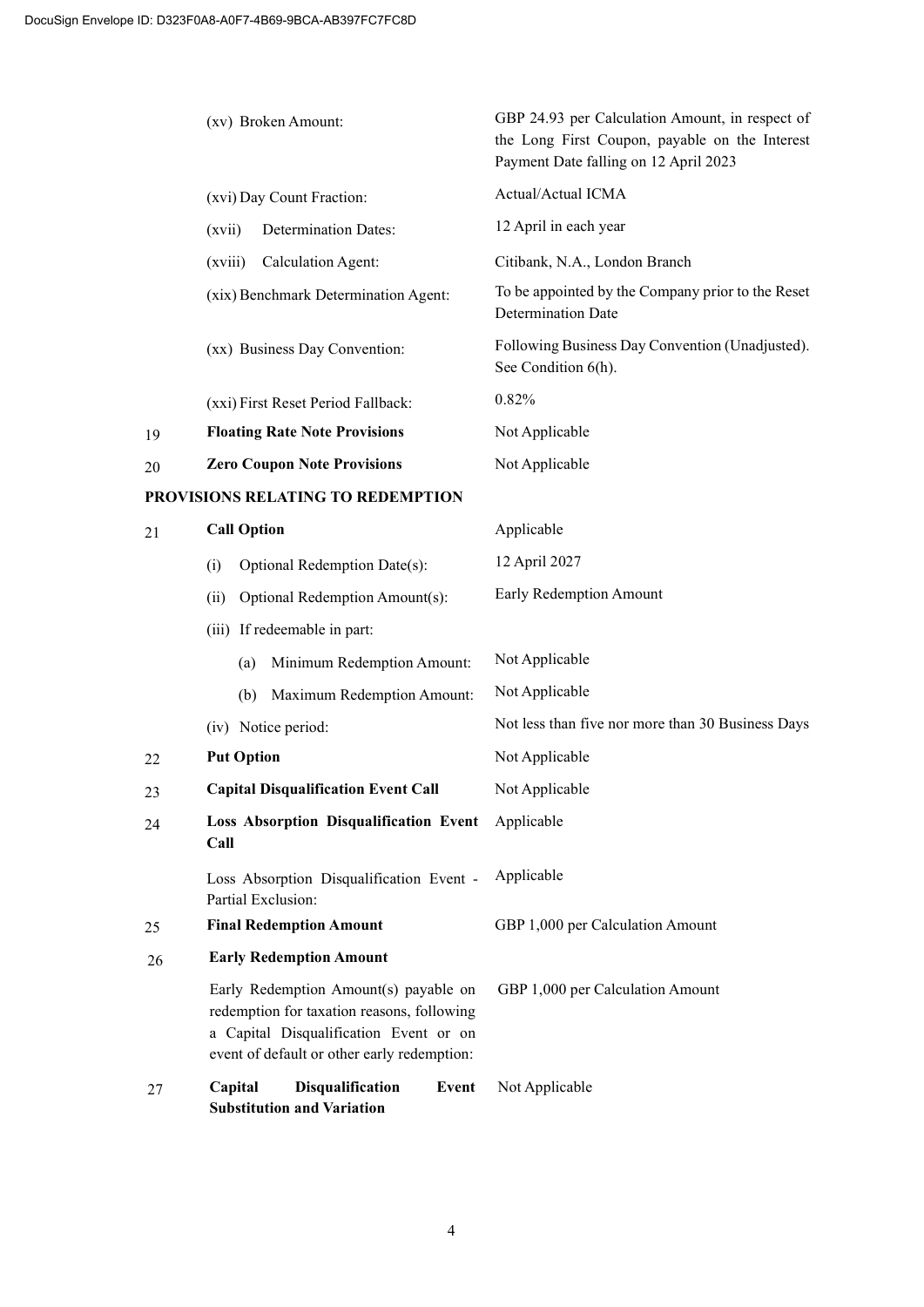# **GENERAL PROVISIONS APPLICABLE TO THE NOTES**

### **Form of Notes: Bearer Notes:** 28 Temporary Global Note exchangeable for a Permanent Global Note which is exchangeable for Definitive Notes in the limited circumstances specified in the Permanent Global Note New Global Note: Yes 29 Additional Financial Centre(s) or other London 30 special provisions relating to payment dates: Talons for future Coupons to be attached to  $\overline{N}$ 31 Definitive Notes (and dates on which such Talons mature):

Signed on behalf of the Company:

- DocuSigned by:  $\mathbb{R}$  $100,$  $-3E0F4FC3CC444E1...$ 

By: Peter Green Duly authorised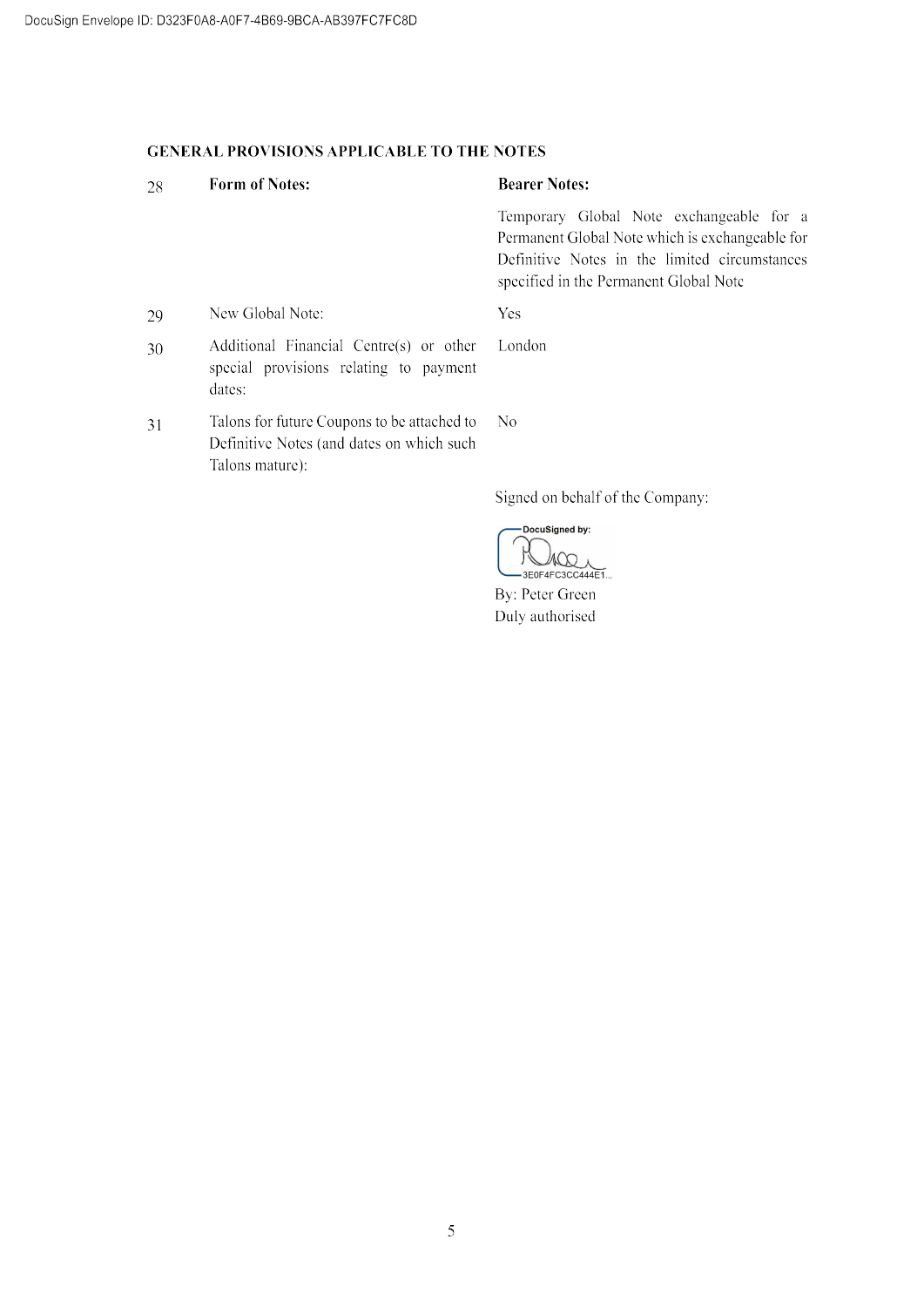### PART B – OTHER INFORMATION

### 1 LISTING

(i) Listing: London

(ii) Admission to trading: Application is expected to be made for the Notes to be admitted to trading on the London Stock Exchange's Main Market with effect from 12 January 2022.

GBP 5,150 plus VAT

(iii) Estimate of total expenses related to admission to trading:

### 2 RATINGS

Ratings: The Notes to be issued are expected to be rated:

### Fitch: A

As defined by Fitch, an 'A' rating means that the Notes are judged to be of high credit quality and denotes expectations of low default risk. It indicates strong capacity for payment of financial commitments, but may, nevertheless, be more vulnerable to adverse business or economic conditions than is the case for higher ratings.

(Source, Fitch Ratings, https://www.fitchratings.com/products/rating-definitions)

### Moody's: A2

As defined by Moody's, obligations rated A are judged to be upper-medium grade and are subject to low credit risk. The modifier "2" indicates mid-range ranking.

(Source: Moody's, https://www.moodys.com/ratingsprocess/Ratings-Definitions/002002)

### S&P: BBB+

As defined by S&P, an 'BBB' rating means that the Notes exhibits adequate protection parameters. However, adverse economic conditions or changing circumstances are more likely to weaken the obligor's capacity to meet its financial commitments on the obligation.The 'BBB' rating is modified by the addition of a plus  $(+)$  sign to show relative standing within the 'BBB' rating category.

## (Source: S&P,

https://disclosure.spglobal.com/ratings/en/regulatory/article/- /view/sourceId/504352)

Each of S&P, Fitch and Moody's is established in the United Kingdom and is registered under Regulation (EC) No.